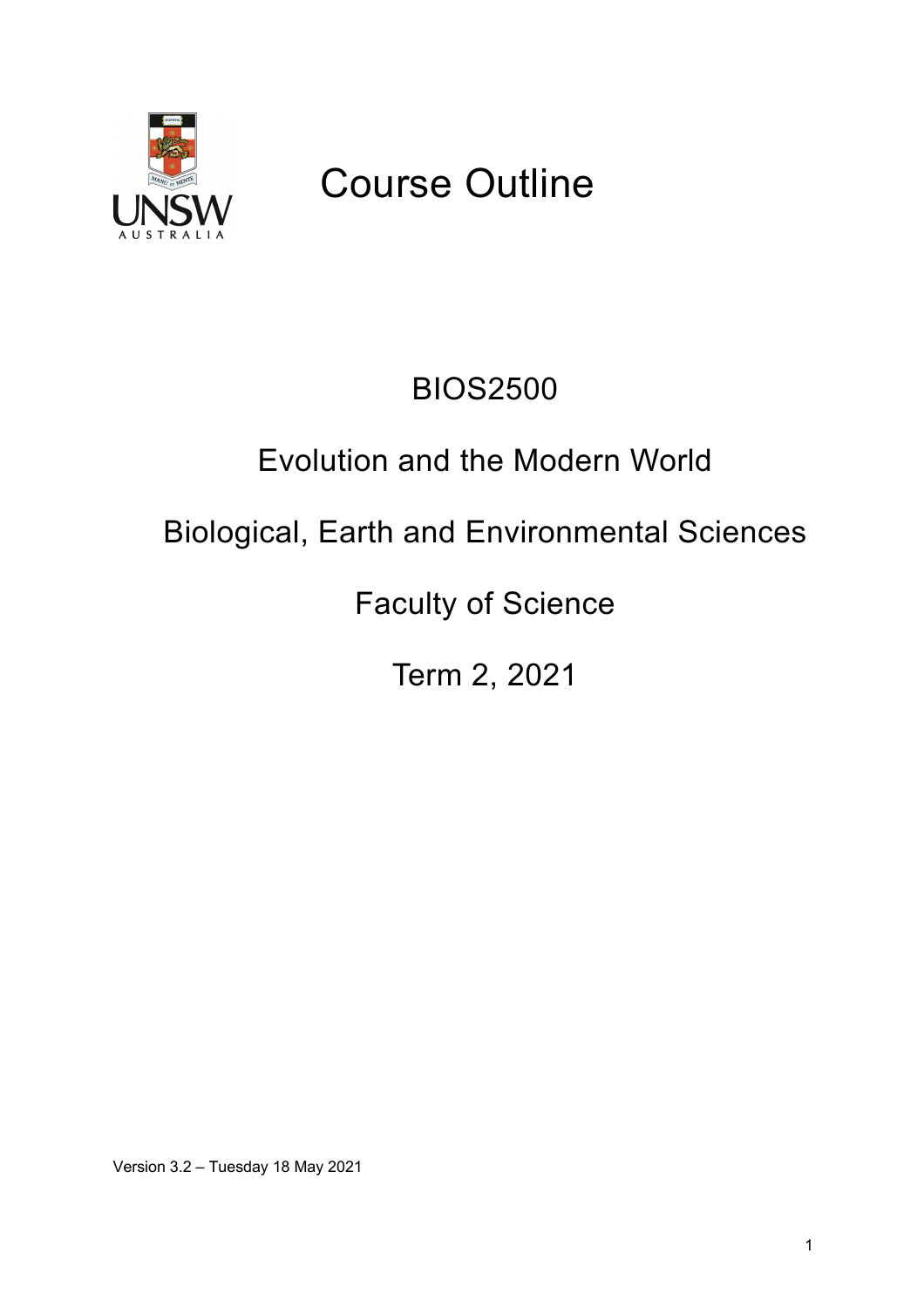# **1. Staff**

| <b>Position</b> | <b>Name</b>                        | Email                   | <b>Consultation</b><br>times |
|-----------------|------------------------------------|-------------------------|------------------------------|
| Convenor        | Scientia Professor Rob Brooks      | rob.brooks@unsw.edu.au  | Email*                       |
| Lecturer        | Professor Shinichi Nakagawa        | s.nakagawa@unsw.edu.au  | Email*                       |
| Lecturer        | Assoc. Professor Michael Kasumovic | m.kasumovic@unsw.edu.au | Email*                       |

*\* Isolation and school closures mean we are often working from home. We will reply to your emails during work hours, and perhaps not immediately.*

# **2. Course information**

Units of credit: 6

Pre-requisite(s): None

Teaching times and locations:

On your timetables you will have two classes, a "Lecture" on Wednesday at 11am-1pm, and a "Tutorial" at either 10am-12noon (online) or 1pm-3pm (in-person, Matthews room 303) on Thursday.

"Lecture" and "Tutorial" are nominal descriptions of the classes. Look at what is scheduled on the timetable for a given class. When a lecture is scheduled (whether in the Wednesday or Thursday timeslot) we will be having a question and answer session about the lecture, which I will have uploaded more than a week before the class, and you will have watched already.

In weeks 5 and 10 there will be an online test in the lecture timeslot. Keep an eye on Moodle for more information about the test.

## **2.1 Course summary**

Evolution shaped the living world, from the coronavirus to millions-strong colonies of leaf-cutter ants, and from simple sessile invertebrates to conscious and highly cultural humans. Darwin's insight that evolution happens by natural selection remains, in the words of philosopher Daniel Dennett, "the most important idea anybody ever had". Unfortunately, only a small proportion of people ever gain more than a superficial understanding of natural selection and how evolution works. And that can be problematic given the important insights that evolution provides into the most difficult and persistent problems that plague 21<sup>st</sup> Century living, including viral pandemics, antibiotic resistance, obesity, overpopulation, income inequality, gender inequity and the ideological warfare that surround sex and family life.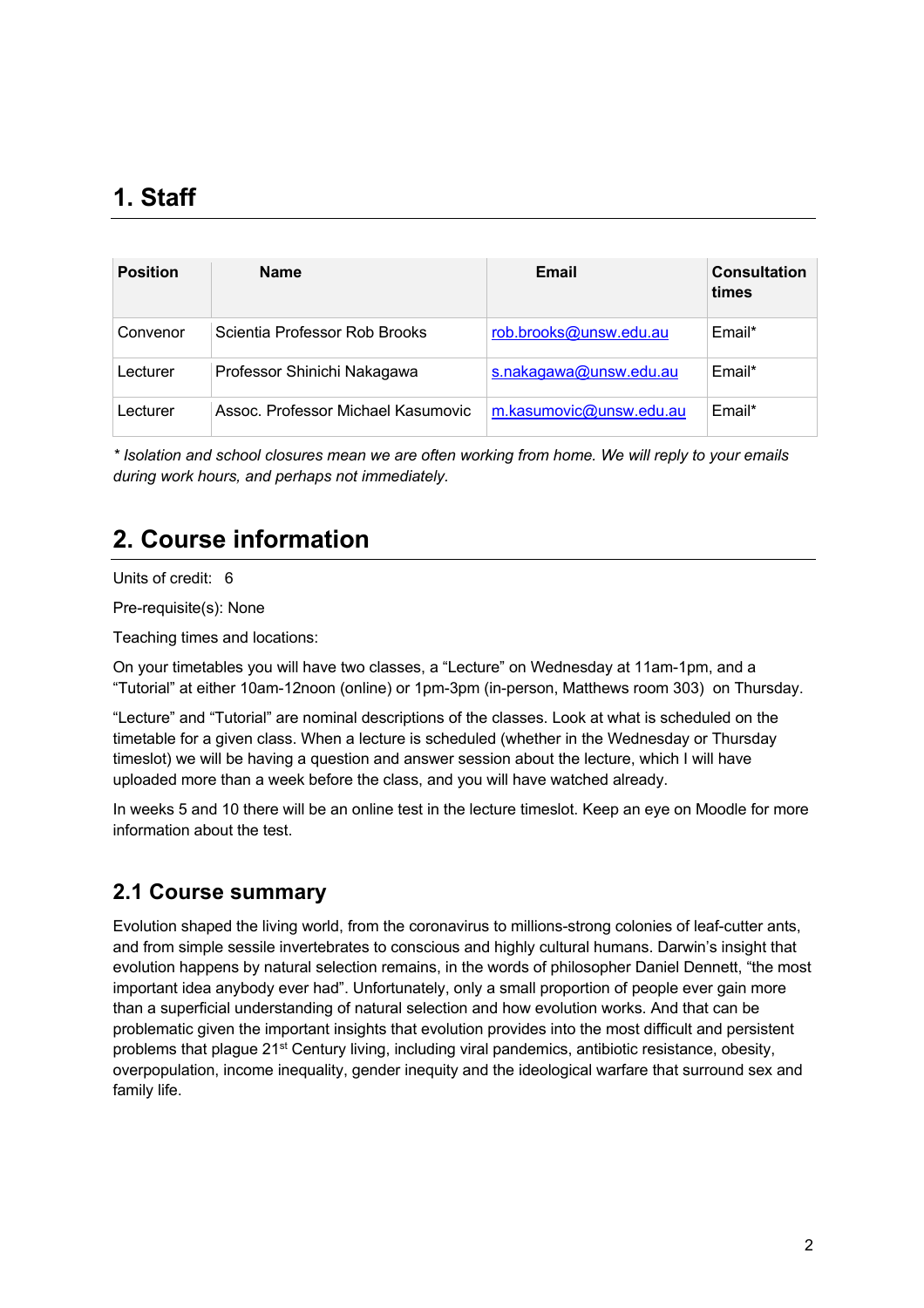## **2.2 Course aims**

This course introduces students from all areas of the university to the power of evolutionary thinking, and how to use it responsibly to understand modern life and the controversial issues that inhere to it. In addition to introducing the original - often counterintuitive - insights evolution provides, we explore the relationships between evolutionary, social, cultural and economic processes.

## **2.3 Course learning outcomes**

At the successful completion of this course you should be able to:

- 1. Provide a mature and complete explanation of how natural selection works. This will include recognising and countering common arguments against evolution.
- 2. Explain to an interested layperson how evolutionary processes and evolved traits interact with cultural, economic and social dimensions of human behaviour.
- 3. Display a capacity to use evolutionary concepts and insights responsibly, alongside other understandings of how behaviour develops and is expressed, in order to understand important phenomena that impact human society. Includes an avoidance of the pitfalls of determinism, and the impulse to take sides in a spurious nature vs nurture dichotomy.
- 4. Demonstrate ability to write tight, engaging English prose about issues of concern to society and their relation to evolution.
- 5. Display developed literacy and communication skills using scientific information in ways that are accessible to the educated lay public.

## **3. Strategies and approaches to learning**

## **3.1 Learning and teaching activities**

The types of teaching employed in this course are as follows:

*Lecture*: These will be pre-recorded on video for you to watch at a time that suits you *before* the scheduled class time for that lecture. There will be assigned reading, listening and/or videos for each lecture.

*Lecture discussion:* In the scheduled class time (could be a Wednesday or a Thursday) there will be an active discussion, led by the lecturer, on a videoconferencing platform (links provided in Moodle). The lecturer will have a plan for the discussion, but you should come with questions that occur to you as you review the video lecture, and read/view/listen to the week's learning materials. In weeks 2, 5 & 7, when lecture discussions occur on a Thursday, we will likely only run a session in the 10am online tutorial timeslot. So if you are in the afternoon group and cannot make it, please send the lecturer your questions ahead of time.

*Tutorial:* These will usually require some preparation *before* the scheduled class time. You will participate in exercises and discussions with the lecturer via a videoconferencing platform.

For both online tutorials and lecture discussions, the platform/meeting will open on the hour and class activity will begin at 5 past. So make sure to login promptly. Links to login will be provided in the week-by-week instructions. Classes will end when discussion and/or planned exercises are complete, but plan your other obligations so that you can attend the full 2-hour class.

Students will also participate in independent research, reading, and assignment work outside of class. Lecturers will provide some guidance on readings. These form a starting point. The subject of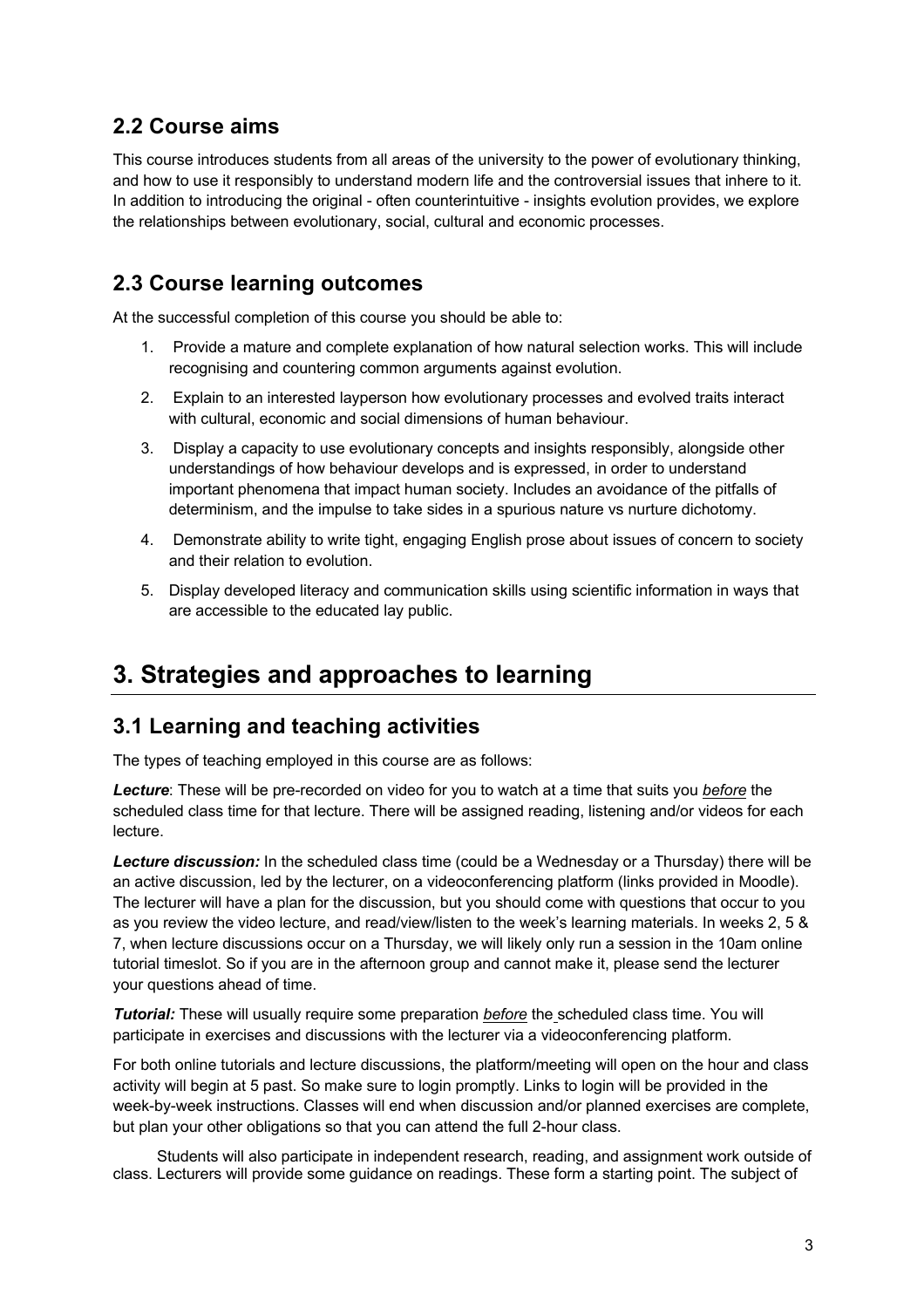the course is broad and can seem all-encompassing at times, given our stated aim to understand our modern lives and world with the help of concepts from evolutionary science. Students may find a great deal that is of interest outside the suggested readings, and they are always encouraged to share them on the Moodle tools or in class discussions for this purpose.

The major assignment is an essay which will require some critical reading, planning and writing. We will provide opportunities in some tutorial periods to discuss the steps involved in the assignment and to support you as you work on this important piece of assessment. The rest of the course assessment will take the form of two short tests (quizzes) run online during the lecture time. These are designed to test your understanding of key concepts covered in class and the reading material.

### **3.2 Expectations of students**

The main platform for course materials will be Moodle. From time to time you will be directed to resources outside of Moodle that you need to use for the course. That might include logging in to another site ahead of a class time. Please check Moodle regularly for instructions on upcoming classes.

Students are expected to attend all classes: the lecture discussion and their assigned tutorial session every week. Changes of tutorial session can be made for a given week by prior email arrangement with the lecturer responsible.

Students are expected to prepare for lecture period online discussions by viewing the assigned videos and viewing/reading assigned materials. Students are expected to attend online classes prepared, motivated, and willing to participate, and to think about the highly conceptual subject and its relevance to modern life.

Tutorials are interactive events, and students are expected to be active throughout the duration of the tutorial. You might be dismissed from the tutorial before the end of the class time in some weeks, but this should not be seen as standard practice: expect to be in the virtual class for the full 2 hours.

**Handheld devices:** Course activities will often involve the use of handheld devices (smartphones or tablets) with connection to the Internet. We will advise you of any software apps you need to install, but please be sure to have a browser (e.g. Chrome or Safari) and a QR Code reader installed on your device to make things easier.

There is no examination for this course.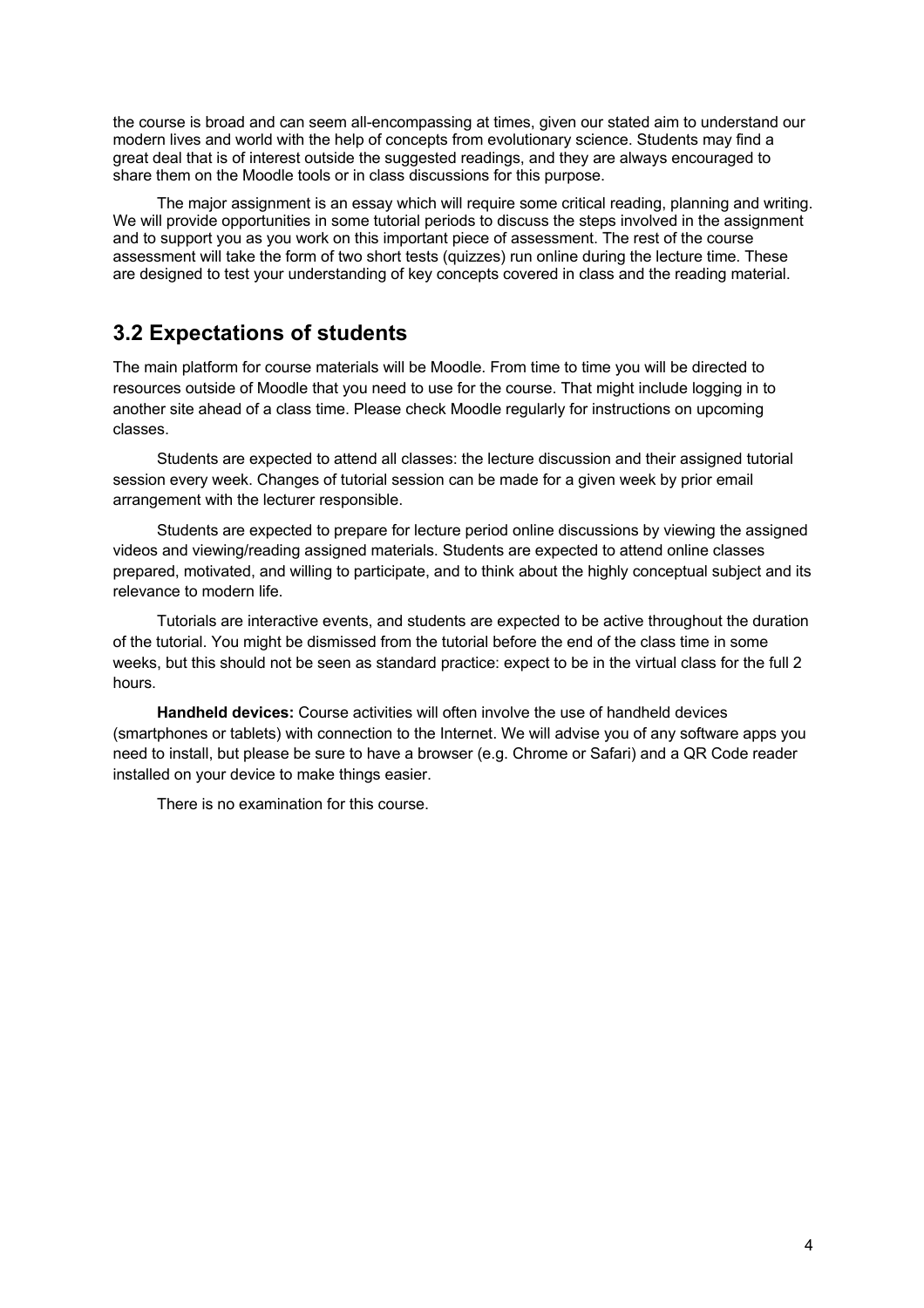# **4. Course schedule and structure**

This course consists of ~48 hours of class contact hours. You are expected to take an additional 48 hours of non-class contact hours to complete assessments, readings and class preparation.

| <b>Week</b>             |           | <b>Activity</b>                                                                             | Lecturer  |
|-------------------------|-----------|---------------------------------------------------------------------------------------------|-----------|
| 1                       | W         | Lecture 1: Course Introduction; Natural selection & human evolution                         | <b>RB</b> |
|                         | Th        | Tutorial: Exploring natural selection: Eat, Prey, Live                                      | MK        |
| $\overline{\mathbf{2}}$ | W         | Lecture 2: Diet and the obesity crisis                                                      | <b>RB</b> |
|                         | Th        | Lecture 3: Population growth, overpopulation, poverty & economic development RB             |           |
| 3                       | W         | Lecture 4: Sexual selection and human mating systems                                        | <b>RB</b> |
|                         | Th        | Tutorial: Essay preparation – topic choice and argument structure                           | RB        |
| $\overline{\mathbf{4}}$ | W         | Lecture 5: Sexual conflict                                                                  | <b>RB</b> |
|                         | Th        | Lecture 6: Violence, homicide and property crime                                            | <b>RB</b> |
| 5                       | W         | Quiz 1 in Lecture period                                                                    |           |
|                         | Th        | Tutorial: Sexual selection game (Spinder)                                                   | MK        |
| 6                       |           | No formal teaching this week                                                                |           |
| $\overline{7}$          | W         | Lecture 7: Arms races, infectious diseases, parasites and pharmaceuticals                   | <b>SN</b> |
|                         | Th        | Lecture 8 & Tutorial: Deception and self-deception: plagiarism, placebos &<br>plane crashes | SN        |
| 8                       | W         | Lecture 9: Parent-offspring conflict                                                        | RB        |
|                         | <b>Th</b> | Tutorial: Essay preparation and writing workshop                                            | <b>RB</b> |
| 9                       | W         | Lecture 10: Living fast and slow: development, poverty and social environments RB           |           |
|                         | <b>Th</b> | Lecture 11: Dying, growing old and falling apart                                            | <b>RB</b> |
| 10                      | W         | Quiz 2 in the Online tutorial period 10am-12pm                                              | <b>RB</b> |
|                         | Th        | Tutorial: Life-history trade-offs, & Parenting game (Hungry Birds).                         | MK        |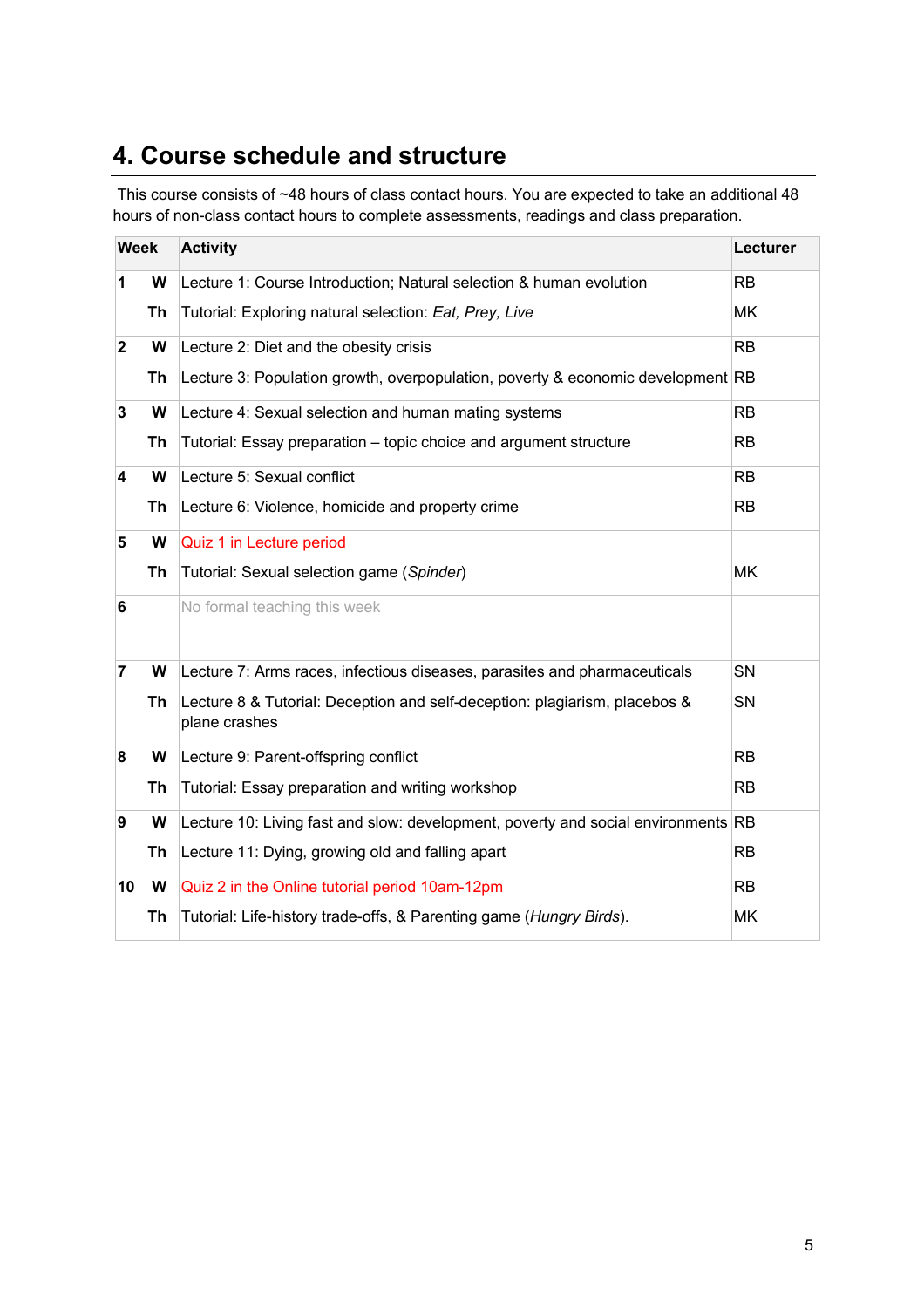## **5. Assessment**

#### **5.1 Assessment tasks**

| <b>Assessment task</b>           | Length                 | Weight     | Due date                                     |
|----------------------------------|------------------------|------------|----------------------------------------------|
| <b>Assessment 1: Quiz 1</b>      | 60 minutes             | <b>25%</b> | Week 5 lecture period<br>Wednesday 30 June   |
| <b>Assessment 2: Quiz 2</b>      | 60 minutes             | <b>25%</b> | Week 10 lecture period<br>Wednesday 4 August |
| <b>Assessment 3: Short Essay</b> | $2000$ word<br>maximum | 50%        | Monday 9 August<br>11.59pm                   |

#### **Quizzes 1 and 2**

(Worth 25% of the Course Mark each; total =  $50\%$ ).

Information about the format of each quiz, including the content to be examined and the mode of examination will be provided in lecture classes and on the course Moodle site at least one week prior to the quiz. You are being assessed on your understanding of concepts covered in lectures, prac/tute exercises and reading

#### **Essay – A Contemporary News Story from an Evolutionary Perspective**

Discuss how a concept from evolutionary biology provides insight into a current or recent news event. The news story or event must have appeared in the news on or after 1 June 2020. Your job is to explain to a recent high school graduate who has heard of evolution but not taken a course like this one how the concept/s from evolution help to make sense of what happened in the news story or how that story was interpreted by the media and the public. The evolutionary concept should have been discussed in the course; if you are not sure about the relevance of the concept please discuss in the workshops in weeks 3 and 8.

#### **Components**

You will submit your essay via the course's online portal. Your essay will include the following.

- **Title** for your essay. This should be informative and attention-grabbing.
- ii. Name the **key evolutionary concept** or concepts involved. Can be a single concept, or multiple.
- iii. **Source material** concerning the original story (e.g. URL to a relevant news articles that drew your attention to the story) dated on or after 1 June 2020.
- iv. Your **essay.** This should be written in an engaging and interesting way, using simple language and sentence structures, and well-structured paragraphs. The body of the essay should not exceed 2000 words. Use numbered footnotes (eg. [1]) to refer to published papers, website articles, YouTube videos etc. Normally these would be hyperlinks in your article.
- v. Numbered **references** (see above). Please check your numbered call-outs match your references above. You need to cite at least four academic papers.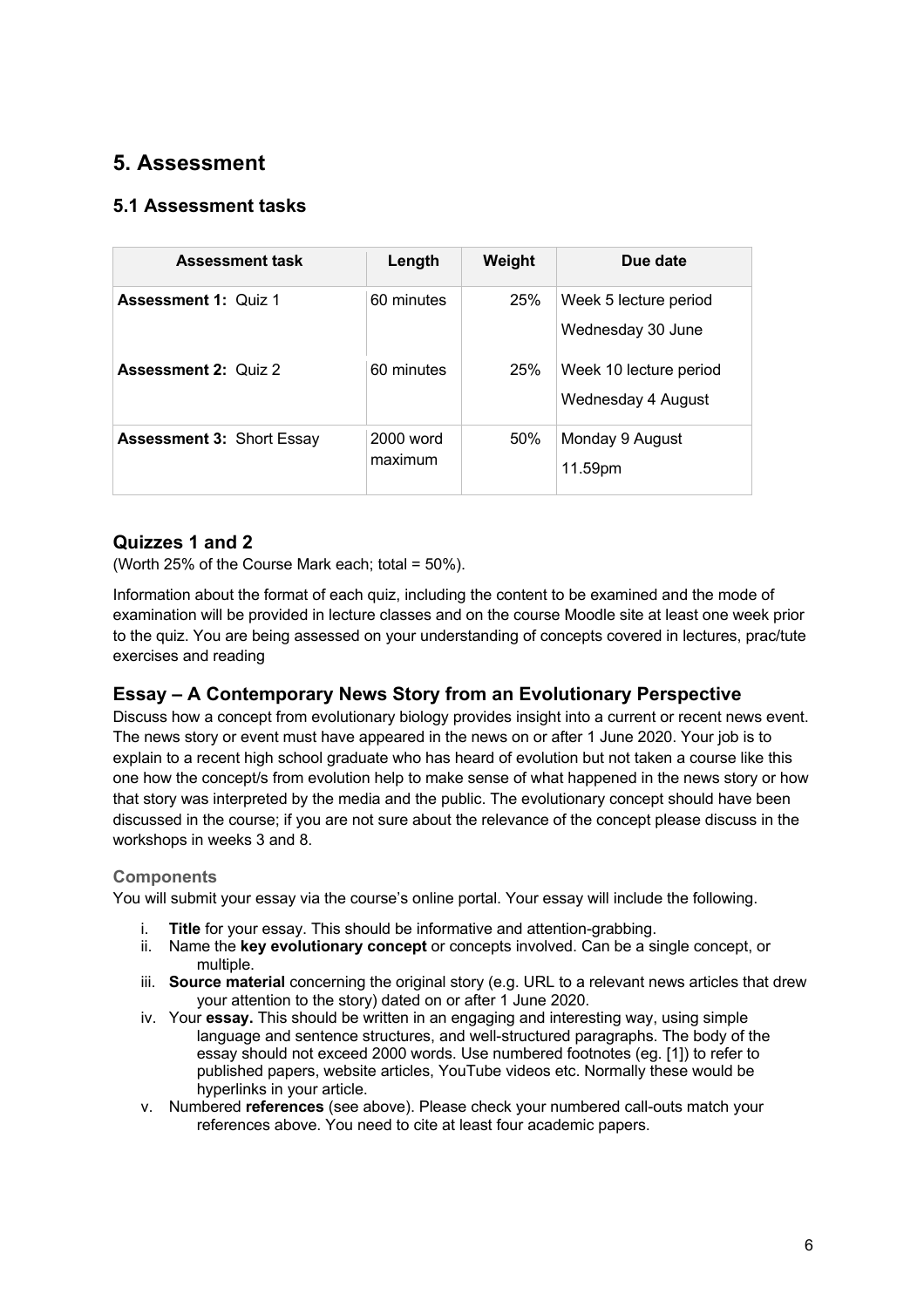#### **Analysis and Conceptual Development**

You will be assessed on how well you explain to the reader the evolutionary concepts and on how creative, interesting and insightful your analysis of the news story/event is. Whilst we are concerned with coherence and accuracy of our interpretation, we are more interested in the way you argue your case. In most cases, only further scientific research will be able to settle if your argument is correct. But if you could write an article that led to new predictions, and thus to a productive new stream of research or new angles in public debate and policy development, then you will have done a great service.

So take care in choosing the news story well. Take time to explain the relevant concepts, but make it part of the argument. Tracts quoted from textbooks, or definitions of terms do not suit an essay of this nature.

#### **Style**

Your essay should be of a level you might read in *The Conversation, Slate*, or *Huffington Post.*

This is both an exercise in critical analysis and in communicating effectively. In science communication, if you don't articulate yourself well, then your ideas, no matter how excellent, will not get the readers you need. So aim to use active verbs, simple sentences, short words, and short (usually 2-4 sentence) paragraphs.

Pay attention to people, places, events, and actions. These are the elements of narrative storytelling make your essay relatable and make it clear what is really involved. *Do not* copy a journalist's narrative, but *do* quote people and describe events involved, with proper attribution of quotes to their original source, to help make your case in an interesting way.

We suggest you use some of the excellent on-line tools like https://readability-score.com to assess your readability and the statistics that affect it.

To the right I provide the readability.com analysis of this section of the course description as an illustration.

Your essay will ideally be at or just below Grade 12 (Average Grade Level), with a reading ease of 50 or higher. Your average sentence length should not exceed 20, and syllables per word should be around 1.4-1.7. Meeting these recommendations will not guarantee your article is well-written, but if you are not meeting these recommendations it may be because your sentences are too convoluted, you are using jargon, or too many weak verbs like "is", "are", "was", "has" and "have". So use it as a guide to help improve your writing.

Well-written essays take time to plan, write, and edit. Spend the time necessary to turn in a well-written

#### **Reading Ease**

A higher score indicates easier readability; scores usually range between 0 and 100.

| <b>Readability Formula</b>  | Score |
|-----------------------------|-------|
| Flesch-Kincaid Reading Ease | 64.4  |

#### **Grade Levels**

A grade level (based on the USA education system) is equivalent to the number of years of education a person has had. A score of around 10-12 is roughly the reading level on completion of high school. Text to be read by the general public should aim for a grade level of around 8.

| <b>Readability Formula</b>         | Grade |
|------------------------------------|-------|
| Flesch-Kincaid Grade Level         | 7.3   |
| <b>Gunning-Fog Score</b>           | 9.6   |
| Coleman-Liau Index                 | 11.1  |
| <b>SMOG Index</b>                  | 7.1   |
| <b>Automated Readability Index</b> | 6.2   |
| <b>Average Grade Level</b>         | 8.3   |
|                                    |       |
|                                    |       |
| <b>Text Statistics</b>             |       |
| <b>Character Count</b>             | 2,007 |
| <b>Syllable Count</b>              | 675   |
| <b>Word Count</b>                  | 439   |
| Sentence Count                     | 36    |
| Characters per Word                | 4.6   |
| Syllables per Word                 | 1.5   |
| Words per Sentence                 | 12.2  |

piece: *we expect a lot from you*. And make use of the time during workshops to ask advice on topic choice, planning and building an argument.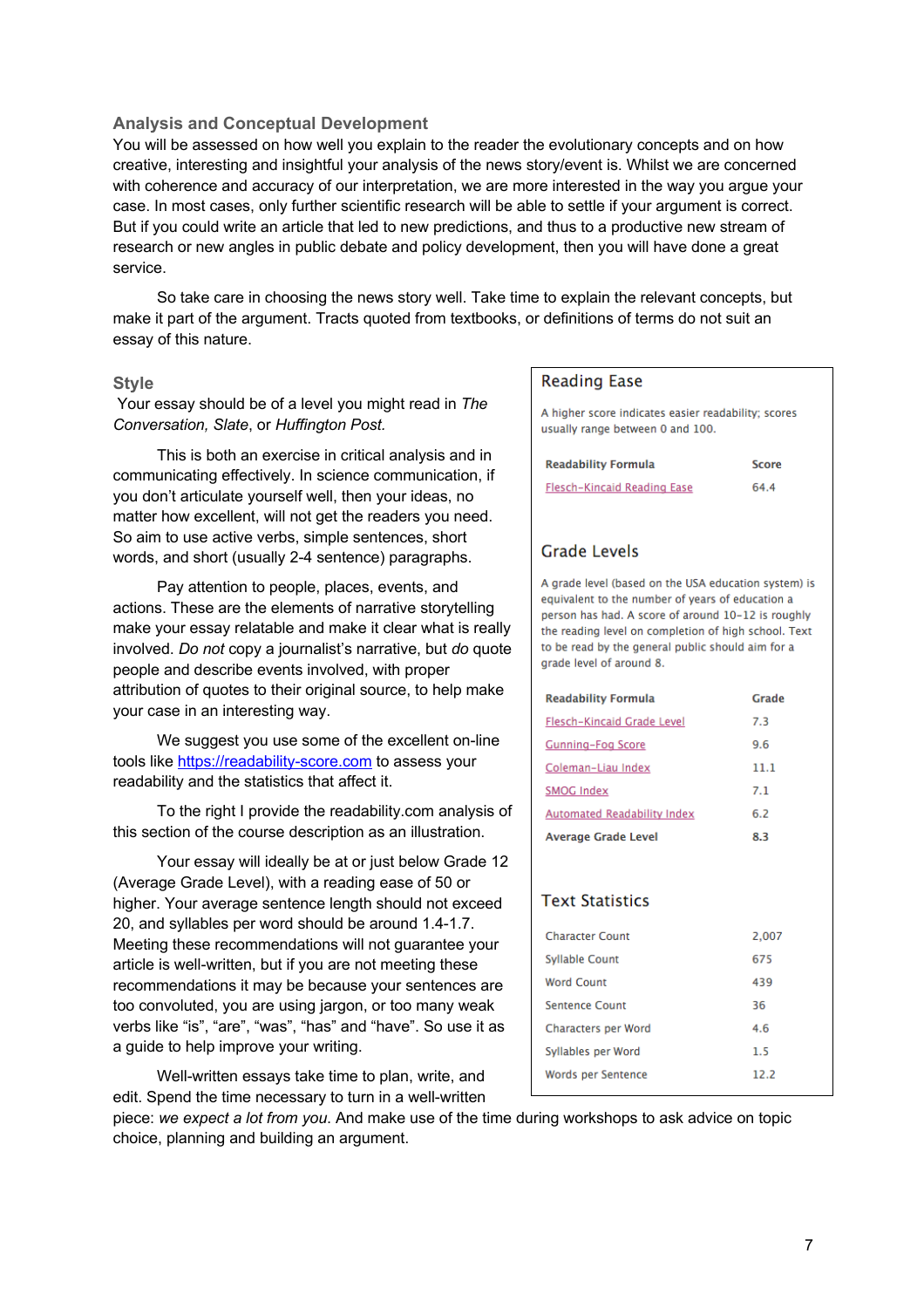#### **Plagiarism**

You are required to submit your own, original work for this assignment, and to understand and comply with the University's plagiarism policy

(https://www.gs.unsw.edu.au/policy/documents/plagiarismpolicy.pdf). Because you will be relying on published news stories and the work of journalists, you need to take special care to ensure that you acknowledge their contributions appropriately. Failing to acknowledge the ideas and work of others, and colluding with other students, past and present, on this assignment will be taken seriously and may result in severe penalties. Your work will be run through various plagiarism detection tools and may be submitted to such tools for archiving.

Lying and deception, including self-deception are actually fascinating evolutionary phenomena, and we will discuss these issues from an evolutionary point of view in class. You get a chance to implement your learning by not plagiarising or fooling yourselves.

#### **Submitting your Essay**

You are required to submit your essay before 11.59pm on Monday 9 August. The link and instructions for submission, including plagiarism checks, will be posted on the course Moodle site by 16 July.

No paper copies or emailed copies of your assignment will be accepted.

You have the entire semester to work on this assignment, and there is no reason to be late in your submission except in circumstances that would be worthy of special consideration. The School of Biological, Earth and Environmental Sciences mandates a loss of 10% of the assignment maximum value per day or part thereof that an assignment is late, and a mark of zero if an assignment is more than 7 calendar days late. These penalties will be applied.

#### **5.3 Special consideration**

If you miss one of the quizzes, have to leave a quiz due to illness, or are late in submitting your essay, then you will need to apply for special consideration. UNSW offers special consideration when illness, misadventure, or other circumstances prevent you from meeting a course requirement, preclude attending an assessable activity, prevent timely submission of assessable work, or impair your performance in an assessment.

If any of these pertain to you then please read the university's guidelines on Special Consideration, available at https://student.unsw.edu.au/special-consideration and then, if applicable, submit your application through myUNSW as explained in the "How to Apply" section on that website.

Note that formal application for Special must be made "as soon as practicable after the problem occurs and within 3 working days of the assessment to which it refers".

Special consideration will not be granted through any other pathway.

## **6. Academic integrity, referencing and plagiarism**

**Referencing** is a way of acknowledging the sources of information that you use to research your assignments. You need to provide a reference whenever you draw on someone else's words, ideas or research. Not referencing other people's work can constitute plagiarism.

Further information about referencing styles can be located at https://student.unsw.edu.au/referencing

**Academic integrity** is fundamental to success at university. Academic integrity can be defined as a commitment to six fundamental values in academic pursuits**:** honesty, trust, fairness, respect,